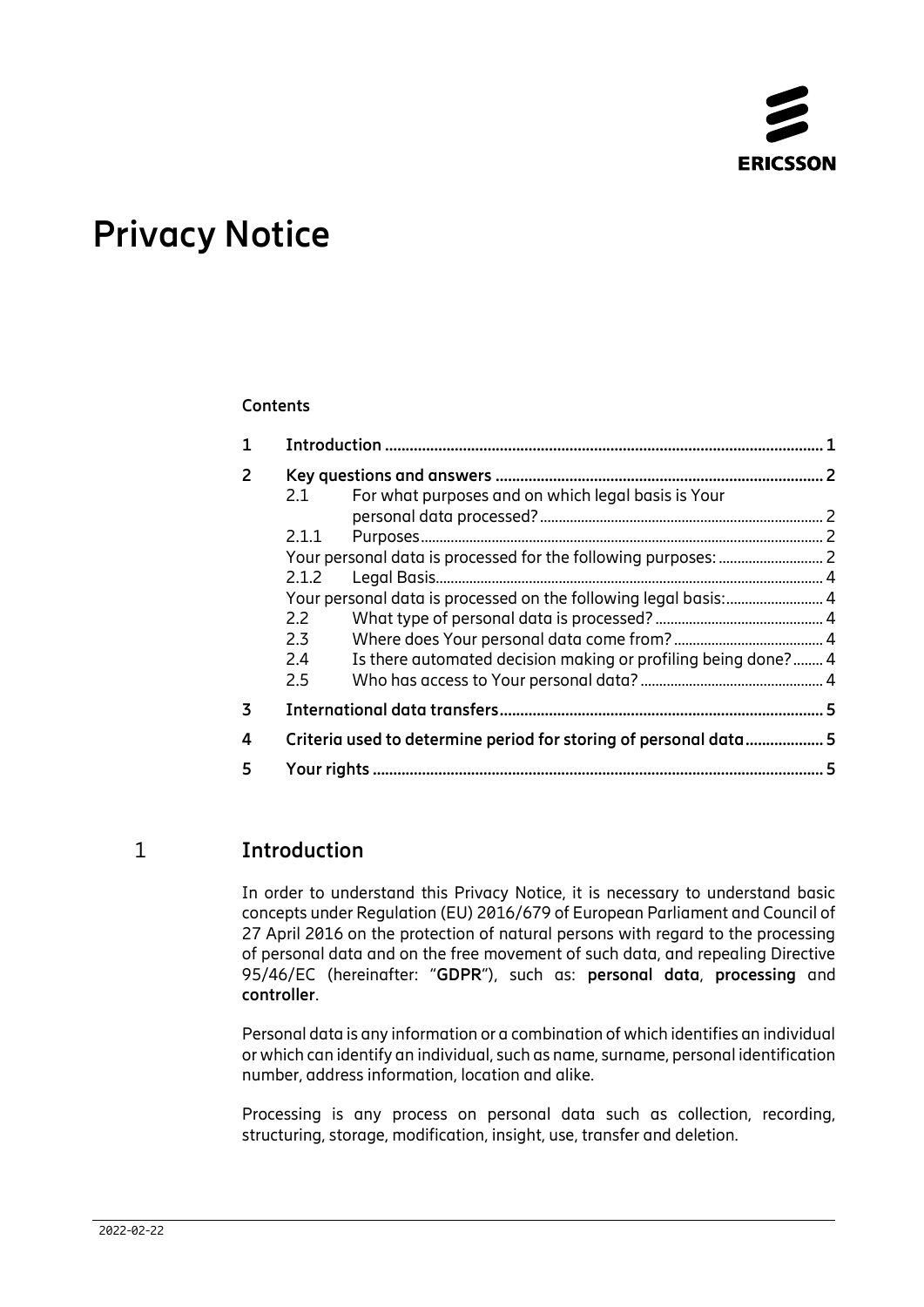

Controller is a natural or legal person, public authority, agency or other body which, alone or jointly with others, determines the purposes and means of the processing of personal data.

Further, the scope of this notice relates to situations where ERICSSON NIKOLA TESLA j.s.c., located at Zagreb (Grad Zagreb), with business address at Krapinska 45, registration number: 080002028, PIN: 84214771175 (hereinafter: "**ETK**"), as a controller processes personal data belonging to persons who are **not job candidates nor employees of ETK**.

In addition to this Privacy Notice, which is continuously available on ETK [official](https://www.ericsson.hr/privatnost) [website,](https://www.ericsson.hr/privatnost) ETK may separately provide you with information as required under Art 13 and 14 of the GDPR.In doing so, this Privacy Notice may be used to supplement such separately provided information. Such reference will be made in a way to enable You a simple, clear, and quick access to the respective information.

<span id="page-1-0"></span>\*\*\*\*\*\*\*\*\*\*\*\*\*\*\*

## 2 **Key questions and answers**

### **2.1 For what purposes and on which legal basis is Your personal data processed?**

<span id="page-1-1"></span>In order to better understand this part of this Information, we note that, depending on circumstances, the processing of Your personal data for the same purposes may have a different legal basis. Regardless of that, ETK will always process your personal data in accordance with a lawful purpose and on a valid legal basis.

#### **2.1.1 Purposes**

<span id="page-1-3"></span><span id="page-1-2"></span>Your personal data is processed for the following purposes:

- a) conducting of statutory audit of ETK, which includes ETK's conduct in accordance with Art 45 of the Audit Act;
- b) cooperation with competent authorities (e.g. tax administration and various regulatory bodies such as HANFA), which includes complying with their lawful inquiries and requests;
- c) establishing a safe environment during visitation to business premises of ETK, which includes:
	- i. obtaining necessary information from visitors at the entrance;
	- ii. video surveillance of parts of business premises; more information on video surveillance in ETK can be found i[n ETK Rules on the use](https://www.ericsson.hr/documents/20607/111438/Rules_use_video_surveillance.pdf/91ca8898-76e4-4b49-b7cf-0a18325032ad)  [of video surveillance;](https://www.ericsson.hr/documents/20607/111438/Rules_use_video_surveillance.pdf/91ca8898-76e4-4b49-b7cf-0a18325032ad) and
	- iii. monitoring of WLAN@visitor network.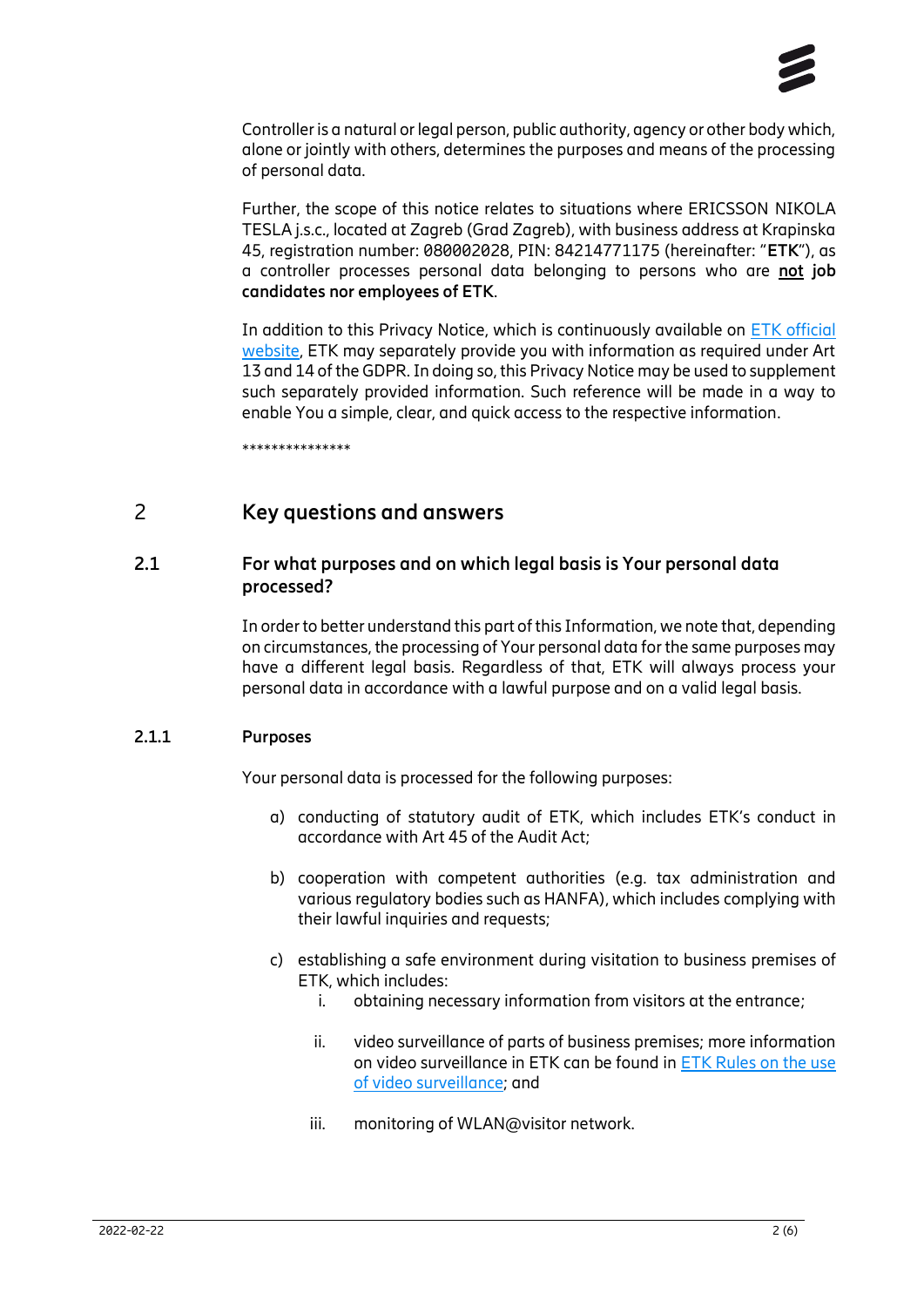

- d) enabling connection to visitors of ETK official web pages, which includes using necessary cookies; more information about necessary cookies can be found [here;](https://www.ericsson.hr/privatnost)
- e) maintaining business relationships with our customers, partners and suppliers, which includes:
	- i. conducting negotiations, and
	- ii. execution of contracts.
- f) implementation of ETK compliance program, which includes screening of suppliers and partners in relation to the risk of exposure to corrupt practices and violations of competition rules, respective screening is performed exclusively by specially authorized and trained personnel, by searching only publicly available sources;
- g) ensuring business continuity of ETK, which includes:
	- i. cooperation with universities;
	- ii. cooperation with student associations;
	- iii. cooperation with associations of experts, chambers and other, similar, professional associations and initiatives; and
	- iv. organization of events where ETK is presented and information on a career opportunity in our company are provided (e.g. organization of ETK Summer Camp, organization of competitions in business activities of ETK, etc.).
- h) managing necessary corporate actions, which includes:
	- i. activities related to convening and holding of General Assembly of ETK (e.g. sending invitations, reviewing documentation related to the exercise of voting rights, etc.); and
	- ii. fulfilling any other obligation prescribed under applicable laws (e.g. Central Depository & Clearing Company and Stock-Exchange regulations).
- i) marketing, which includes:
	- i. delivery of ETK magazine;
	- ii. delivery of invitations to events where ETK's products and services are presented.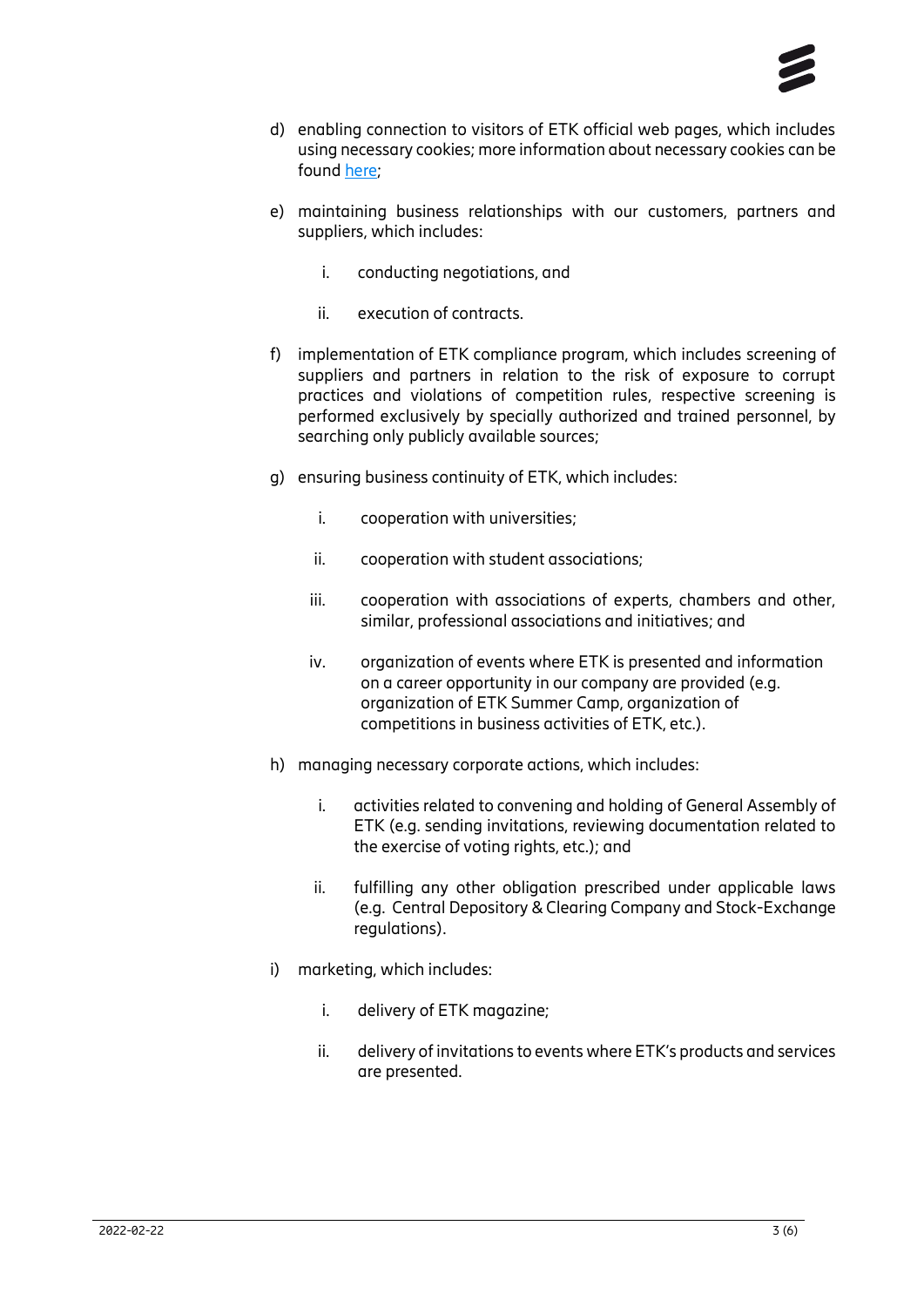### **2.1.2 Legal Basis**

<span id="page-3-1"></span><span id="page-3-0"></span>Your personal data is processed on the following legal basis:

- a) taking steps at the request of the data subject prior to entering into a contract and performance of a contract (art 6 para 1 item (b) of the GDPR), which includes activities described under 1.1.1/e)/i and ii above;
- b) compliance with legal obligations of ETK (art 6 para 1 item (c) of the GDPR), which includes activities described under 2.1.1/a), 2.1.1/b), and 2.1.1/h)/i and ii above;
- c) legitimate interests pursued by ETK (art 6 para 1 item (f) of the GDPR), which includes activities described under 2.1.1/c)/i, ii and iii, 2.1.1/d), 2.1.1/e)/i and ii, 2.1.1/f), and  $2.1.1/g$ )/i, ii, iii and iv above;
- d) freely given consent (art 6 para 1 item (a) of the GDPR), which includes activities described under 2.1.1/i)/i and ii above.

## **2.2 What type of personal data is processed?**

<span id="page-3-2"></span>Personal data being processed may include, but is not limited to, name, last name, age, address, phone number, email address, IP-address, work title, photos, user ID, system logs and access logs.

## **2.3 Where does Your personal data come from?**

<span id="page-3-3"></span>The personal data may originate (i) directly from individuals (for example visitors and shareholders), (ii) may be provided by third parties (for example suppliers, business partners and clients of ETK), and (iii) may be collected from other available sources (for example publicly available business web-sites, cookies or video surveillance).

#### **2.4 Is there automated decision making or profiling being done?**

<span id="page-3-5"></span><span id="page-3-4"></span>There is no automated decision-making or profiling being done.

#### **2.5 Who has access to Your personal data?**

Personal data may, depending on category, sensitivity and purpose thereof be viewed by managers and other assigned employees of relevant departments in ETK (e.g. IT & ES Croatia, General services, Marketing and Communications and others), suppliers of ETK, clients of ETK (e.g. needing contact details of a subcontractor's employees), and others having valid legal basis to do so (e.g. courts and regulatory agencies).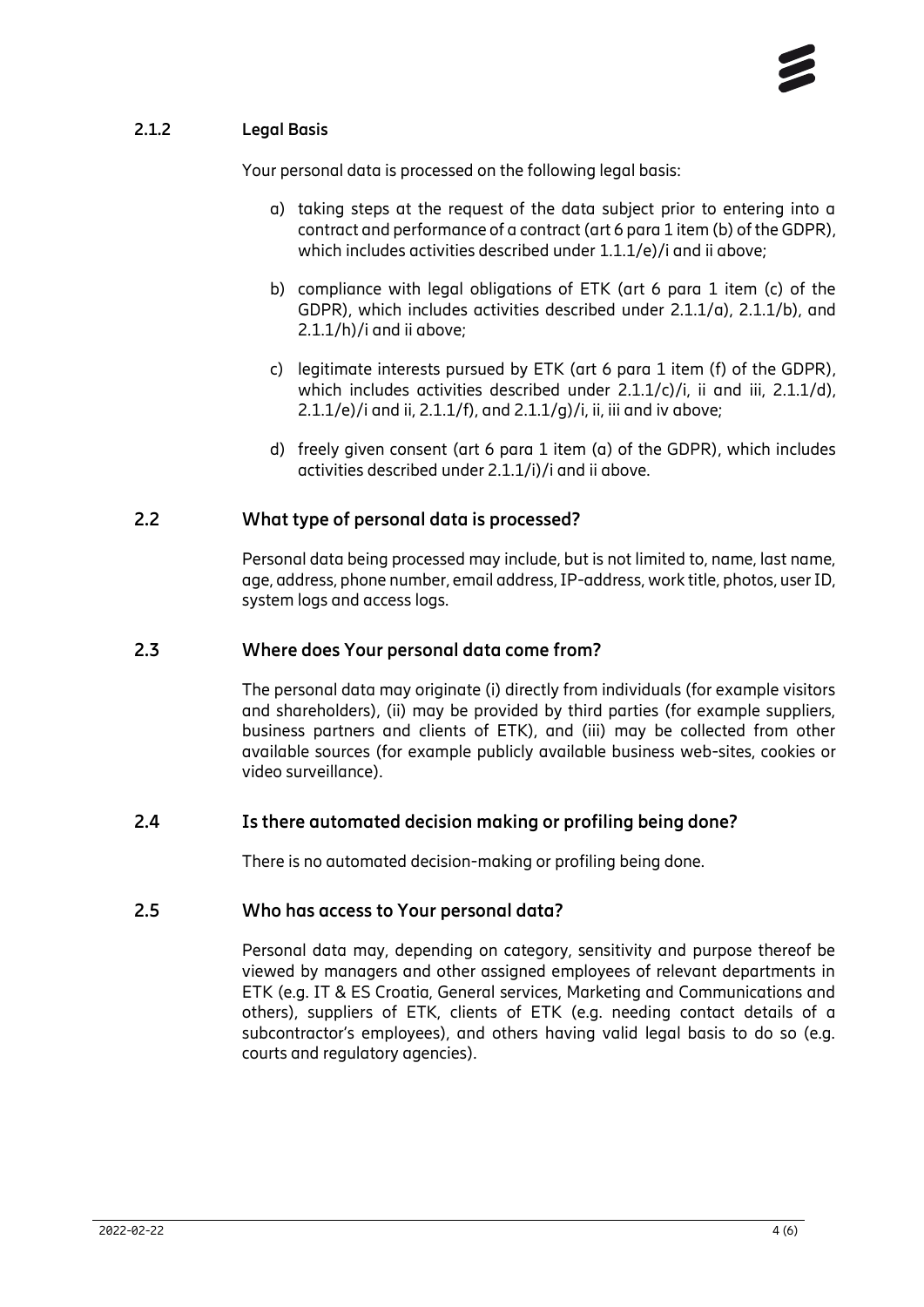# 3 **International data transfers**

<span id="page-4-0"></span>In certain cases, we may share Your personal data with our suppliers, partners, members of our group of related companies and other persons located outside the European Economic Area. This is done in accordance with Chapter V of the GDPR, in which case, safeguards from internationally recognized information security certificates are applied. Also, if we apply appropriate safeguards from Art 46 of the GDPR, a copy is available at organizational unit of ETK responsible for the respective transfer (e.g. IT Security, General Services, Sales etc.).

## 4 **Criteria used to determine period for storing of personal data**

<span id="page-4-1"></span>Personal data shall be kept in period necessary for the purpose of processing. In determining retention time for personal data, the following criteria shall be used:

- for negotiation and performance of contracts with individuals active processing is done for the period while such contracts are in force, and passive processing (keeping the contracts in our archive) is done in accordance with ETK internal act on archiving and destruction of documentation;
- for need to comply with legal obligations of ETK, period while such obligation exists, for example while statutory audit of ETK is being conducted;
- for legitimate interests pursued by ETK, period while such interests are pursued, for example while persons and property are being protected; and
- for consent given by individual, period until reason(s) for the consent exist or until consent is withdrawn, whichever comes first, for example while marketing materials are being sent.

# 5 **Your rights**

<span id="page-4-2"></span>When it comes to the processing of your personal data, you have the following rights:

- (i) right of access to personal data;
- (ii) right of rectification of inaccurate personal data;
- (iii) right of erasure of personal data;
- (iv) right of restriction of processing of personal data;
- (v) right to object to processing of personal data;
- (vi) right to data portability; and